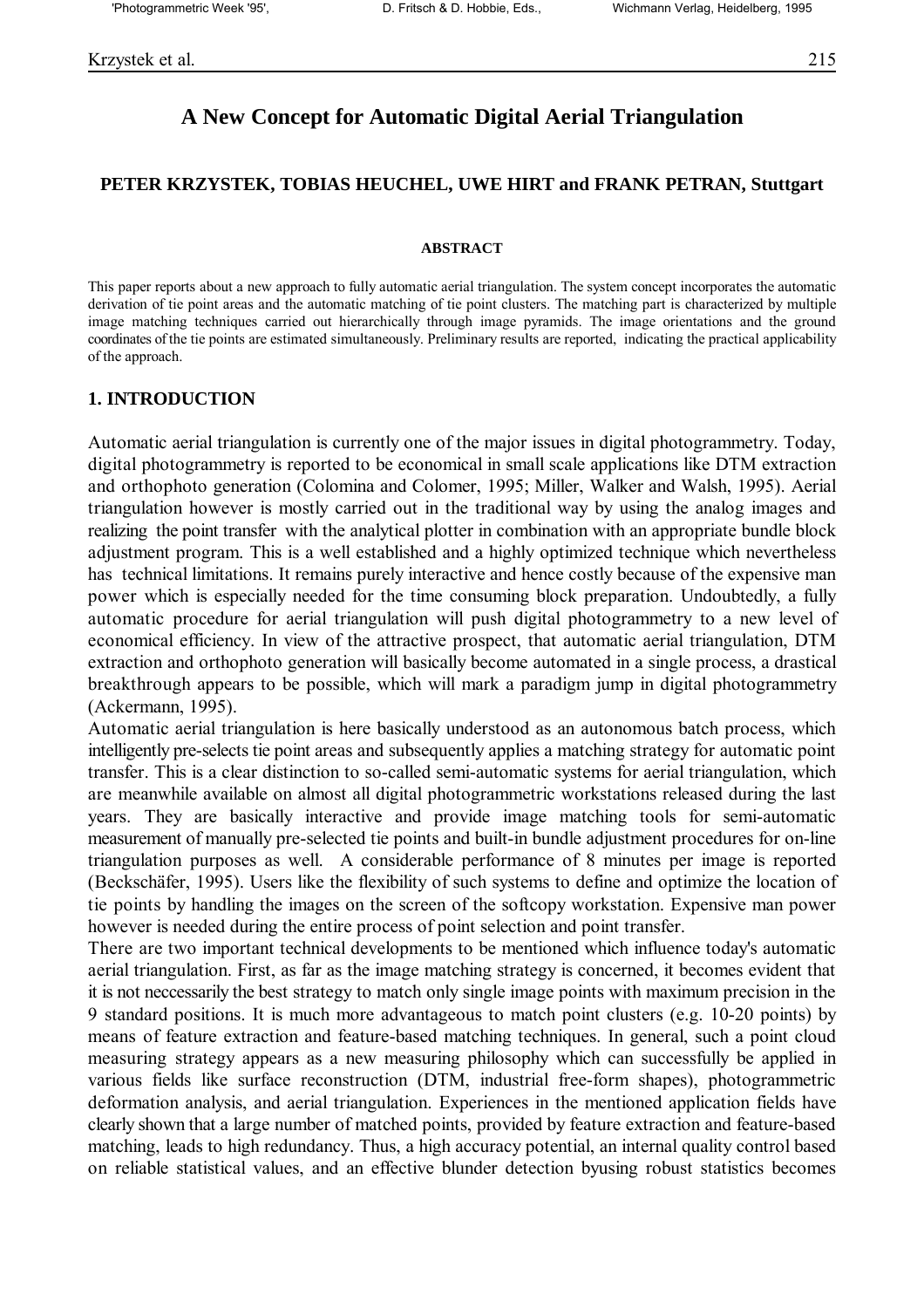possible. Nevertheless, area-based matching techniques for high point precision can still be regarded as an useful complementary matching tool to improve the point precision wherever neccessary.

The second important improvement in the field of aerial triangulation is the highly effective establishment of GPS technology. GPS-based flight navigation systems provide regular block forms. Furthermore, the exposure centres of the aerial cameras can be pre-determined by GPS positioning techniques with an accuracy of 30 m or even better. Today, also INS techniques are additionally applied, leading to an accuracy of the camera attitude in the order of 0,5 degree or better. In view of their powerful potential, both techniques could be highly useful to simplify the critical initialization of the tie point areas which the kernel of an automatic aerial triangulation system has to start from. At least, the GPS method might become a standard in future.

We also have to recall at this point two developments for automatic aerial triangulation. Schenk and his group at Ohio State University have successfully installed an experimental system which conceptually includes the automatic derivation of the Gruber point locations and the hierarchical point transfer in image pyramids (Schenk, 1995; Toth, 1994; Toth and Krupnik, 1994; Schenk and Toth, 1993). At Stuttgart University a system was developed that has reached an operational status (Ackermann and Tsingas, 1994; Tsingas, 1992).

The concept described here includes the automatic derivation of the tie point areas and a hierarchical matching of tie point clusters as well. The kernel of the system is characterized by a robust multiple image matching of feature points and a simultaneous estimation of the orientation data. Editing and visualization functionalities are added to the system to provide operational workflow.

## **2. BASIC CONSIDERATIONS**

#### **2.1 Initialization problem**

A system for fully automatic aerial triangulation has principally to deal with the appropriate selection of tie point areas and the subsequent point transfer by means of multiple image matching techniques. Tie point areas are here to be understood as patches at the 9 standard positions of an aerial image, also known as Gruber positions. The initialization of those tie point areas has to be provided accurately enough to guarantee a successful automatic point transfer based on the matching strategy being applied. Let us presume a reasonable pull-in range for the feature-based matching method of say 8 pixels. This implies, that, at a coarse pixel resolution of 2 mm, the tie point areas must be known within about 1,5 cm. It may be recalled at this point that the true image positions of the 9 standard tie point positions depend on the exterior orientation and the terrain surface as well. So, how can we pre-determine the locations of the tie point areas with sufficient accuracy? One possibility is to take GPS and INS data into consideration. If we assume an accuracy of the camera exposure positions of 30 m - provided by GPS flight navigation systems - and the camera attitude of about 0,5 degree - provided by INS techniques - , the total displacement of a tie point area against its nominal position remains within 1 cm in image scale. Actually, this corresponds quite well to the requirements implied by the pull-in range of the feature-based matching method, assuming a hierarchical procedure which starts at such a coarse pixel resolution. This simple estimate however is only true for flat terrain. In case of hilly or mountainous terrain the relief displacement comes into play. Its x,y components amount to about 2 cm at height differences of 20 % of the flying height, which means only about 150 m at an image scale of 1:5000, for instance. Thus, a given DTM or a crude DTM in combination with GPS and INS would simplify the critical initialization procedure of the tie point areas. However, it cannot generally assumed that a DTM is available in most applications. In addition, GPS and especially INS may not neccessarily be applicable in all projects. Thus, other methods operating directly on the digital images have to be pursued in order to guarantee a fully automatic procedure that is suitable for all cases. In our approach we use the automatic relative image orientation as a basic technique to find the adequate tie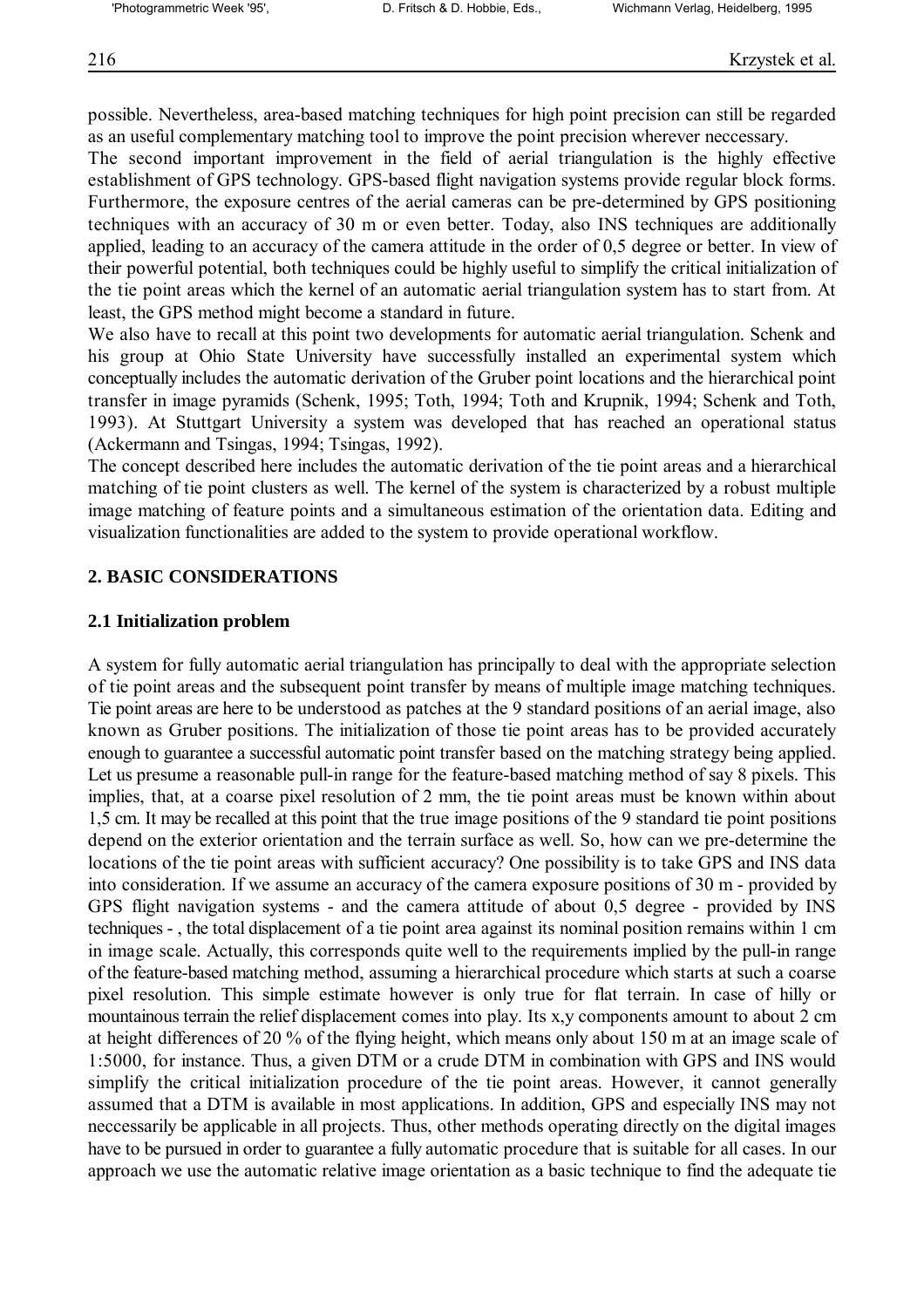point areas in the block. Once the tie point areas have been properly identified, the automatic point transfer is applied straight forward through an image pyramid.

## **2.2 Input data**

The system is generally designed to require as little pre-knowledge about the block as possible. However, some assumptions and input data are required to start from. Control points and the camera calibration data are mandatory. Some initial block data are at least needed like a flight index map, data for the overlap percentage, the image scale, the flying height and the image sequences in the strip. Those geometrical data provide crude orientation values of the images. They can be substituted by orientation values derived from GPS and INS observations, if available. As already pointed out in 2.1, an existing crude DTM of the block area with a grid width of say 1 mm in image scale could be used in combination with GPS and INS data to initially locate the tie point areas more precisely in case of undulating or mountainous terrain.

The images to be processed should be scanned at a pixel resolution of 15  $\mu$ m or 30  $\mu$ m, preferably in combination with an overview image of 480 µm pixel size. The interior orientation should be provided together with the scanned images, although this still depends on the scanner type being used. The scanning resolution of 60 µm might become interesting in view of the high accuracy to be expected even at such a coarse pixel resolution. The design of the system assumes, for the time being, that all digital images, or at least a large percentage (e.g. 50 %), of the block are directly accessible on the softcopy workstation or over a network for best data access performance. This is technically no restriction, since today's softcopy workstations can be equipped with disk arrays of up to 75 GB net disk space, for instance, making up to 1000 30 $\mu$ m-images easily available. Also, data managment systems for digital images which archive the images back and forth might become available at reasonable prices.

### **2.3 General system features and goals**

The presented approach for automatic aerial triangulation includes the following general features:

- 1) manual or semi-automatic measurement of control points,
- 2) manual or semi-automatic measurement of fiducial marks,
- 3) automatic initialization of tie point areas,
- 4) automatic matching of tie point clusters in tie point areas,
- 5) integrated bundle block adjustment for automatic point transfer,
- 6) manual or semi-automatic measurement of problem areas.

The approach is mainly characterized by a preparation part and the kernel system in which the automatic point transfer is carried out by using an integrated bundle approach. The preparation comprises, besides parameter editing, the manual or semi-automatic measurement of the control points (1) and of the fiducial marks (2), if the interior orientation has not already been applied to the images. Although the initialization of the tie point areas (3) is intended to be fully automatic based on an automatic relative orientation applied to image pairs, other complementary techniques are possible like the usage of GPS and INS, eventually in combination with a DTM. The results of this first major part are preliminary orientation data of the images and the locations of the tie point areas given in object space as X,Y,Z-coordinates. The kernel system uses this as input data and applies the automatic point transfer (5) through the entire image pyramid by matching tie point clusters (4). The system incorporates of course an interactive part (6) for manual or semi-automatical editing of the block in areas where the automatic procedure stopped or reported a weak block adjustment result. The final results are the orientation data of the images and the adjusted X,Y,Z-coordinates of the tie points.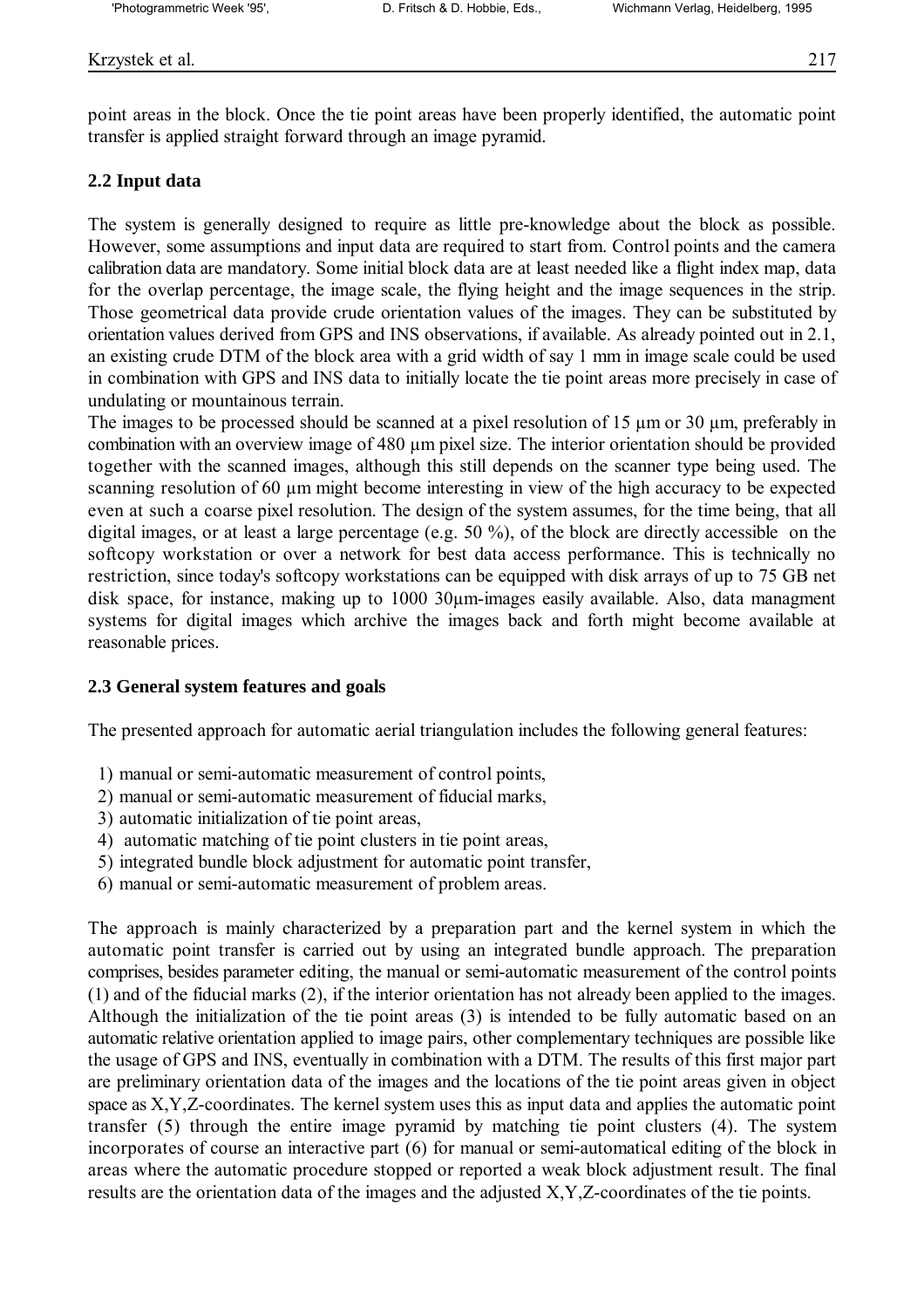Let us also address the overall goals of the presented approach. The accuracy of the automatic aerial triangulation will meet the requirements of a standard aerial triangulation with σ<sub>0</sub>. 7 μm. It is to be expected, that at least at 15 µm pixel size the conventional requirements of high precision aerotriangulation (with  $\sigma_0$ . 3 µm) can be achieved, although at 30 µm pixel size best accuracy results can be expected (Ackermann and Tsingas, 1994). The time performance of the system will be in the order of 6 minutes net computation time per image and better. The key idea of the approach is to extract and match point clusters in the tie point areas by means of feature extraction and feature-based matching techniques. The automatic point transfer is realized on multiple images by estimating the orientation parameters of the images and the ground coordinates of the tie points simultaneously. This is a clear distinction to other aerial triangulation systems released so far which apply the individual matching strategy only to single tie point areas. The approach uses the ray intersection of multiple bundles as the geometrical matching criteria instead of the well-known affine transformation, which provides a sufficient geometrical matching model only in flat terrain. Thus, the perspective model also gives more flexibility in hilly and mountainous terrain. Since point clusters are matched, a high redundancy is attained which leads to high accuracy and reliable quality control. Blunders are detected by means of robust statistics being applied in the matching process.

## **3. APPROACH TO AUTOMATIC AERIAL TRIANGULATION**

## **3.1 Preparation**

|                                                                                                                                                                          | 1 H                                                       |
|--------------------------------------------------------------------------------------------------------------------------------------------------------------------------|-----------------------------------------------------------|
| Preparation                                                                                                                                                              | tria                                                      |
| parameter editing<br>input of geometrical block data<br>interior orientation<br>measurement of control points<br>digitizing of exclusion areas<br>visual check of images | ger<br>cha<br><sub>1</sub> nc<br>οf<br>alo<br>flyi<br>Fui |
|                                                                                                                                                                          | into                                                      |
| Initialization tie point areas                                                                                                                                           | CO <sub>1</sub>                                           |
|                                                                                                                                                                          | ınt                                                       |
| Checking of tie point areas                                                                                                                                              | suc                                                       |
|                                                                                                                                                                          | CO <sub>1</sub>                                           |
| Derivation of (sparse) image pyramid                                                                                                                                     | Ex                                                        |
|                                                                                                                                                                          | per                                                       |
| Kernel system                                                                                                                                                            | is c                                                      |
| Feature extraction & preliminary matching<br>automatic point transfer                                                                                                    | the<br>cho<br>the                                         |

Figure 1: General flow chart in AATsystem.

The roughly described approach to automatic aerial angulation will now be explained in more detail. The heral flow chart is shown in figure 1 and comprises 5 aracteristic steps. The preparation part of the system ludes the editing of control parameters and the input geometrical block data such as overlap conditions ing and across the strips, the flight index map, the ing height, the image scale and the camera parameters. rthermore, interactive work is neccessary for the erior orientation of the images and the measurement of ntrol points. The latter task will mainly remain eractive unless the control points are signalized. In ch exceptional cases the automatic measurement of ntrol points might become feasible (Gülch, 1995). clusion areas, in which no automatic measurements are mitted, can be defined in the images by polygons. This also the level at which the tie point areas derived from flight index map and the overlap conditions can be ecked and eventually edited. However, this should be exceptional case as long as the interaction work is to be kept comparatively small. In general, the initialization of the tie point areas are automatically to be derived which is dedicated to step 2 of the flow chart in figure 1.

## **3.2 Initialization of tie point areas**

The goal of that part of the system is to provide sufficiently precise tie point locations in all images of the block that guarantee, even in the presence of large relief displacements, a successful matching of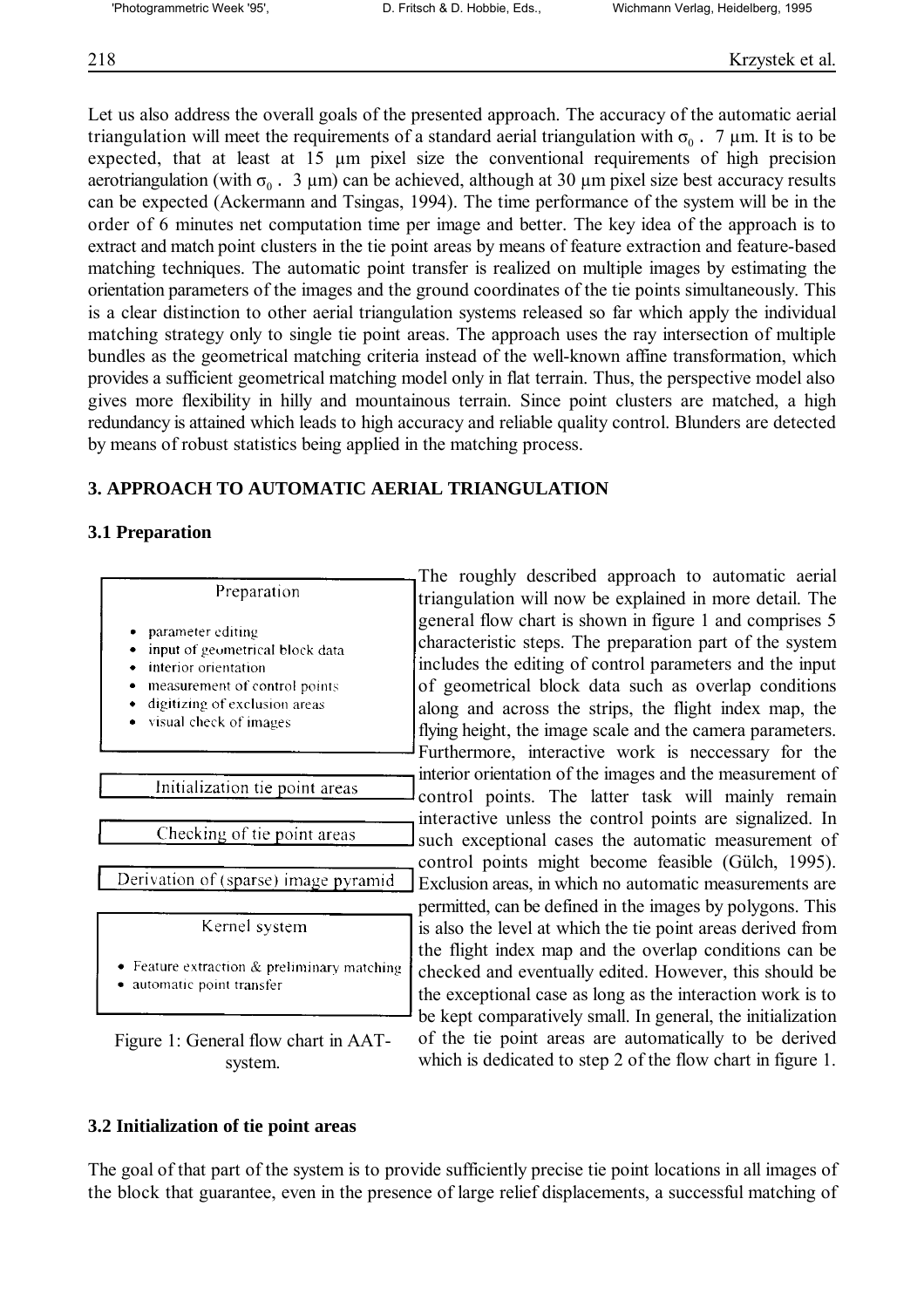the tie point clusters in the subsequent automatic point transfer. In general, the method operates solely on the digital images which are given. As a result, crude data for the orientation parameters and the DTM are calculated. The tie point locations are derived by analyzing the overlapping conditions in the block DTM.

The method is based on an automatic relative orientation procedure which is applied to all image pairs overlapping with 60 %. The standard 20 % sidelap is considered to be too small for a successful automatic relative orientation. However, in special applications with larger sidelap of say 60 % the automatic relative orientation will also be applied across strips. For each image pair a model DTM is derived at a pixel size of 480 µm. The process operates hierarchically in a small image pyramid which is directly derived from the 480 µm overview layer. The grid width of the model DTM is set equal to about 5 mm or to 10 pixel, respectively. The derived DTM is interpolated from several hundred automatically matched model points. Since the single model DTMs are calculated separately, they have to be tied up by finding well-suited tie points in the overlapping areas of two neighbouring stereo models. Once those tie points have been found along and across the strips, a complete block adjustment can be applied using all preknowledge about the block available so far. These are in first instance the initially measured control points from step 1. GPS camera station data can be used for stabilizing the block adjustment as well. The results of the block adjustment are image orientations based on an average image point precision of 0.5 - 1 pixel. The related tie point precision of 0.25 - 0.5 mm is sufficient to sucessfully start the point transfer in the kernel system at a pixel size of 240 µm, i.e. on the next lower level of the image pyramid.

The block DTM is calculated by using the model DTM points which after the block adjustment refer to the ground control coordinate system. It is now quite simple to derive the tie point areas in object space from the orientation data and the DTM. DTM areas with maximum image overlap conditions are marked as the local tie point areas. Thus, the tie point locations are given in object space as X,Y,Z- coordinates with attributes indicating all images in which they actually appear. The same procedure can be used to derive the tie point areas if GPS data, INS data and a DTM are provided in advance. At this point it is also possible to define more tie point areas rather than the 9 standard Gruber positions for a block adjustment with additional parameters. The tie point areas are either visually checked and edited, or directly used in the automatic point transfer of the kernel system, together with the orientation parameters and the DTM.

### **3.3. Visual checking of tie point areas**

Basically, once the tie point areas have been adequately found by the proposed method in step 3, the entire process of automatic point transfer through an image pyramid can be invoked. However, we conceptually establish here at this point a visual check of the tie point areas, independent of whether needed or not. Since the result of step 3 is a complete block adjustment, the visual check may be assisted by the block adjustment report about possible weak block areas indicating incorrect tie point areas. Thus, it is not neccessary to scroll through the entire block in looking for mismatches in the tie point areas.

### **3.4 Generation of image pyramid**

The main reason for postponing the derivation of the image pyramid to this point is the idea to restrict the generation of the image pyramid layers to the individual tie point areas in which the process of automatic point transfer actually takes place. This means, that only small portions of digital images are subsampled in each image pyramid level which constitute altogether a sparse image pyramid structure. The size of the single image patches in each level is in the order of 3-4 cm square, depending on the size of the matching window to be applied in the automatic point transfer at the tie point areas. This procedure considerably saves disk space, compared to the amount of pixels which a complete image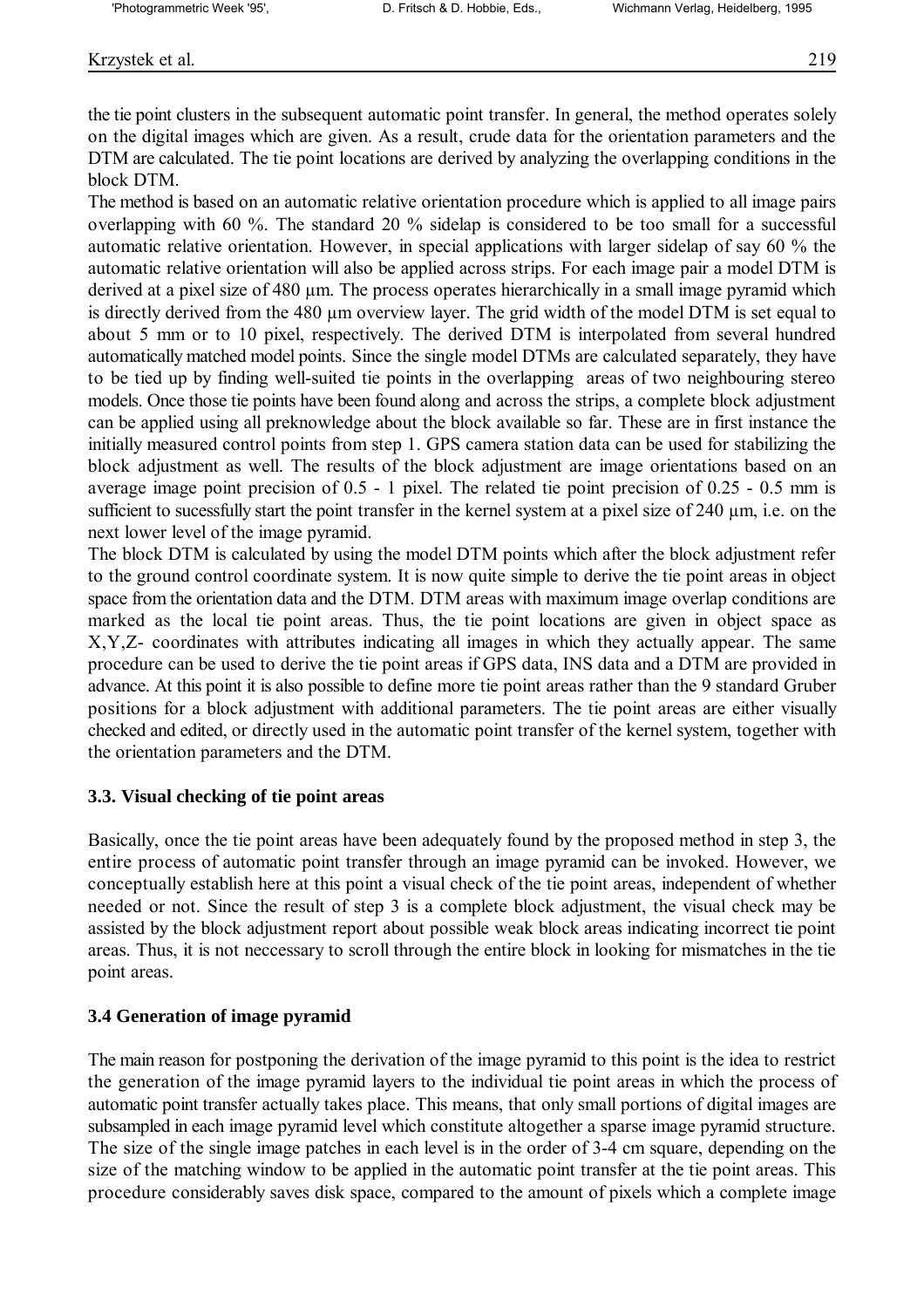pyramid would imply. The scale between the image pyramid layers is kept constant and is preferably to be set equal to 2 or 3. However, it might be neccessary to create a full image pyramid structure in case an integrated DTM generation process is envisaged. Another interesting option would be to match additional image points in the entire image area for the purpose of a block adjustment with additional parameters. The process of creating image pyramids is algorithmically very simple, and it is only a matter of the process options whether a sparse image pyramid will be created or not.

## **3.5. The kernel system**

The kernel system establishes the automatic point transfer and starts at the coarse image pyramid level of 240 µm by using the result of the initializing step. The block is divided into substructures which are defined by a subset of images on which the matching strategy is applied simultaneously. The integrated bundle solution guarantees the verification of homologous points and estimates the orientation parameters for all images of a substructure. From this point of view the matching part of the kernel system can be considered as a multiple image matching procedure which matches image point clusters of several images in one single adjustment process.

The main objective of the matching strategy is the estimation of precise and reliable orientation parameters rather than the realization of a maximum number of best multiple point matches. In other words, we are accepting to some extent incomplete tie point connections, as long as the integrated bundle solution reports an expected image point precision of about 0.3 pixel and indicates no other difficulties.

After processing all substructures in one image pyramid level, all matched points can basically be checked by a complete integrated bundle block adjustment providing orientation parameters for the entire block. Those orientations together with their covariances are used in the subsequent image pyramid level.

The entire process of the automatic point transfer in the kernel system can be subdivided into the following steps:

- a) Automatic setup of substructures consisting of several overlapping images.
- b) Feature extraction in all tie point areas of the substructure.
- c) Feature-based matching in all image pair combinations.
- d) Searching of potential multiple matches by using heuristic algorithms.
- e) Verification of the preliminary list of homologous points by applying a robust bundle approach with simultaneous estimation of orientation parametersfor all photos constituting the substructure.
- f) Linking of substructures to the entire block.



Figure 2: Exemplary substructuring of a block constituted by a set of digital image pyramids.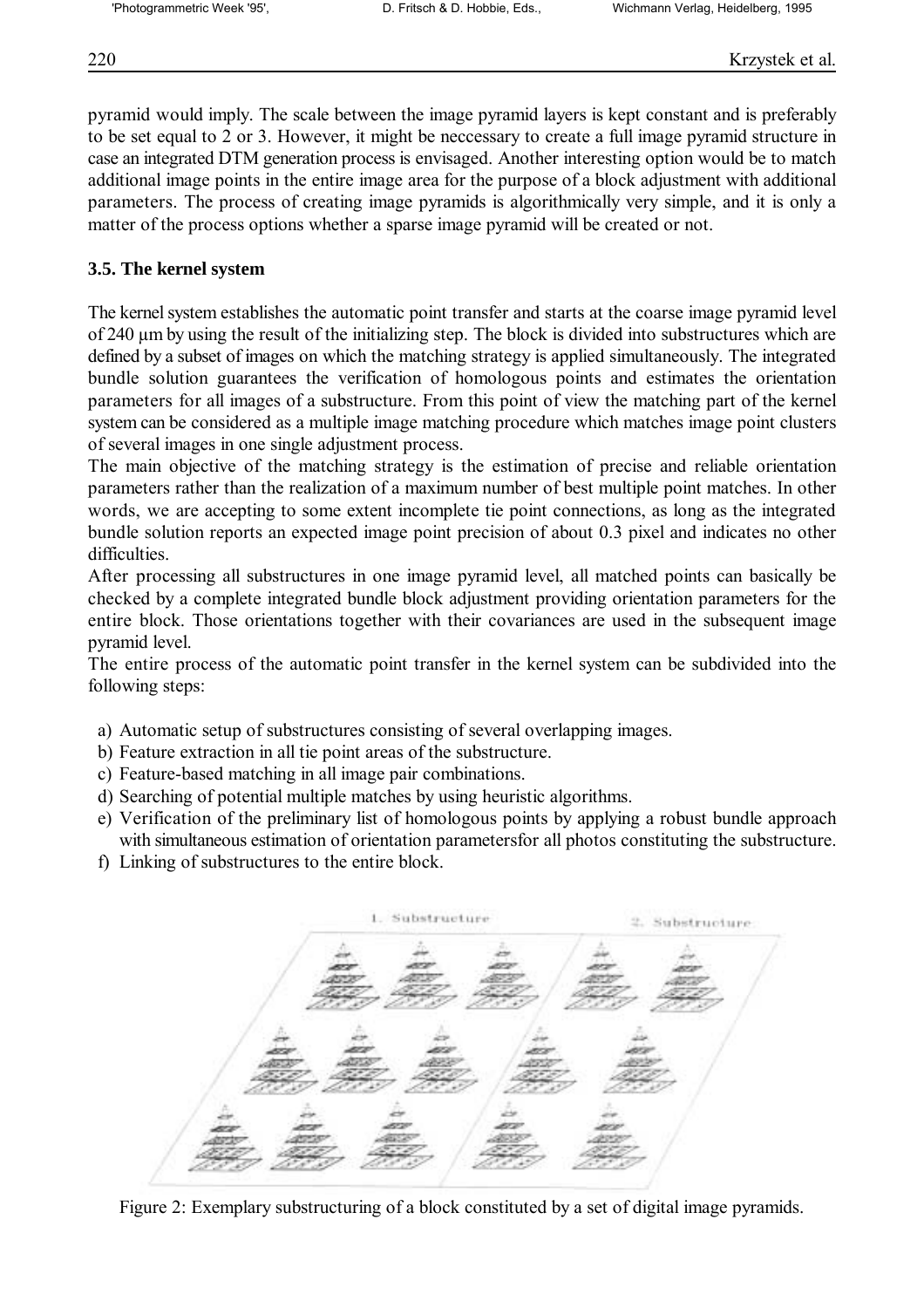The substructures are simply defined by a number of images to be processed simultaneously (Figure 2). The features are extracted in each tie point area by using the Förstner operator (b) in a suitable window of 40-60 pixels. A subsequent preliminary matching procedure applied to all image pair combinations creates a list of possible homologous points. The correlation coefficient, the interest value and the sign of the grey value gradients are used as iconic matching criteria. Also, the epipolar lines derived from the image orientations are taken into consideration as geometrical constraints. The preliminary list of homologous points only refers to image pairs and includes some mismatches which have to be analyzed and eliminated later on in the subsequent robust matching strategy (e). Usually, between 20 and 40 preliminarily matched point pairs are found in the matching window. Multiple matches are set up by a heuristic search (d) which leads to a graph representing a hypothesis about them. Also, this set of multiple matches contains mismatches. The heuristic search guarantees a linear increase of processing time in dependence of the number of the matched features.

The orientation parameters of the images can be introduced as weighted observations into the robust estimation procedure (e). They are essential for the convergence of the bundle solution, especially in case that the substructure has to be adjusted locally without control points. Mismatches are eliminated by robust statistics and problem areas are marked. The robust bundle solution leads to about 100 tie points per image or more. New tie point areas for the next image pyramid level are derived by using statistical image information and geometrical information of the bundle block estimation.

The primary matching strategy of the system approach is based on the idea to match a large number of feature points in the tie point areas. In poorly textured areas the number of image point matches can decrease significantly. Therefore, the system automatically applies in such cases after the block adjustment the area-based matching method in order to improve the precision of the single image points. The bundle block adjustment is then reinvoked using the more precise tie point measurements and the result of the previous block adjustment.

The final process (f) realizes the important link of all substructures to a complete block by introducing block unique point numbers for all multiple point matches, if the entire block cannot be processed in one single substructure. This technique guarantees that blocks with unlimited size can be handled. Furthermore, the interactive block editing - if at all neccessary - becomes easier since only the substructures located in weak block areas have to be reprocessed by using additional measurements of new tie points.

The final results are the orientation parameters for all photos of the block and the ground coordinates of the tie points. A separate final block adjustment should not be necessary, nevertheless it is conceptually integrated, if needed. There may be cases that the terrain coordinates of special natural objects are of interest. Such points can be measured in the photos and ground coordinates can be derived by a simple ray intersection, using the orientation parameters of the block adjustment.

The DTM is optionally refined in the tie point areas in order to describe the terrain surface more accurately. If a complete DTM generation is requested for the entire block area, the DTM is successively refined using rigorously all overlapping images with multiple image matching techniques. Such a DTM derived from more than two overlapping images with 60 % sidelap, for instance, will be of higher quality in terms of reliability and accuracy than DTMs generated from a standard stereo model.

## **3.6 Interactive measurement of tie points**

Although the system is designed to process fully automatically the aerial triangulation, it also incorporates editing and visualization functionalities. This is especially needed if for some reason the block adjustment fails in some substructures. In such a case, all measured image points are retrieved from special data files and displayed for checking and editing. Multiple image matching tools can be used to measure manually or semi-automatically erroneous or new tie points wherever neccessary.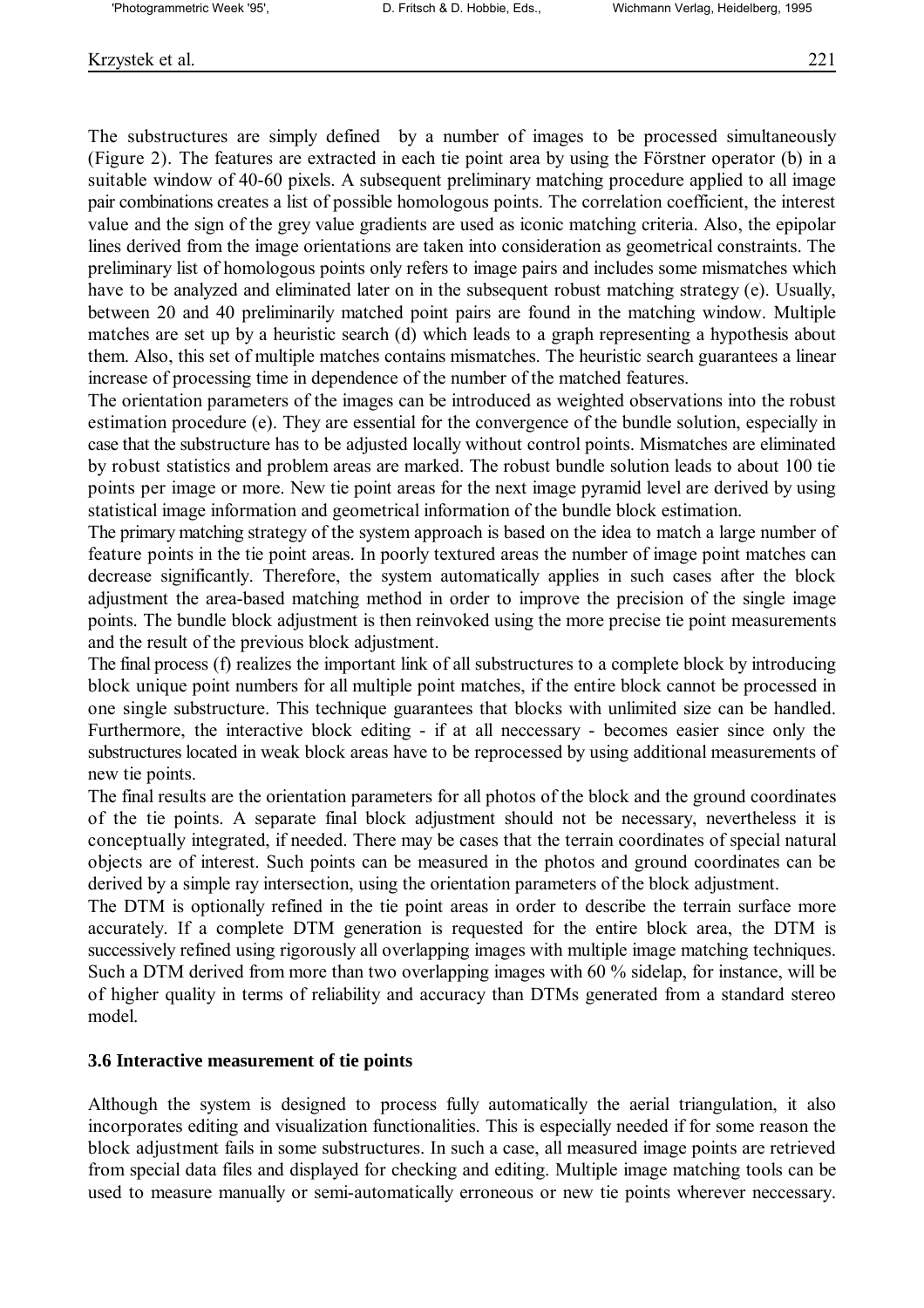Once the weak areas have been checked and corrected by additional measurements, a new block adjustment for that substructure can be invoked.

## **4. PRELIMINARY PRACTICAL RESULTS**

The described system is currently under development at INPHO company with respect to all system features mentioned in 2.3. So far, we can report about preliminary results which were attained with a subset of 12 digital images taken from the OEEPE test block FORSSA. The kernel system ran successfully through a complete image pyramid starting from 480 µm down to 30 µm pixel size. The block adjustment, reported in each pyramid level, confirmed the expected internal precision of the image points between 0.3 and 0.4 pixel. The system successfully matched point clusters with 20 and more tie points. Also, the total computation time per image was in the expected range of about 5 minutes. We used a standard SGI workstation equipped with the R4000 MIPS processor. Those results are preliminary, referring to internal system tests, as needed during the program developments. They are, however, very promising and confirm the expectations. The system is going to be tested very thoroughly. Results of controlled tests will be presented during the Photogrammetric Week, 1995.

## **5. CONCLUSIONS**

We have presented a new approach to a fully automated system for aerial triangulation. The key idea of the kernel system is to match point clusters in multiple images by the technique of a bundle solution. Also, the system automatically derives the initial tie point areas by an automatic relative orientation technique.

Digital photogrammetry becomes more and more applicable and acceptable and has reached a considerable degree of automation. Automatic digital aerial triangulation will certainly improve the productivity significantly. We also have to keep in mind that other related subprocesses like the interior orientation (Schickler, 1995) and the measurement of control points (Gülch, 1995) are or will be automated. Thus, the long process chain from the digitization of the images to the generation of DTMs and orthophotos becomes basically fully automated. This prospect is very promising and can be realized soon.

### **6. REFERENCES**

- Ackermann, F. (1995): Automatic Aerotriangulation. In Proceedings 2nd Course in Digital Photogrammetry, Bonn.
- Ackermann, F. (1995): Digitale Photogrammetrie Ein Paradigma-Sprung. ZPF 3/95, pp. 106 115.
- Ackermann, F., Tsingas, V. (1994): Automatic Digital Aerial Triangulation. ASPRS/ACSM Annual Convention, pp. 1 -12, Reno.
- Beckschaefer, M. (1995): Digital Aerial Triangulation in Practice. 45th Photogrammetric Week, Stuttgart.
- Colomina, J., Colomer, J.L. (1995): Digitale Photogrammetrische Systeme im Einsatz: Erfahrungen am Institut Cartografic de Catalunya. ZPF 1/1995, pp. 30 - 41.
- Gülch, E. (1995): From control points to control structures for absolute orientation and aerial triangulation in digital photogrammetry. ZPF 3/1995, pp. 130 - 136.
- Miller, S. B., Walker, S., Walsh, M.C. (1995): Digital Photogrammetry at the Irish Ordnance Survey of Ireland. ASPRS/ACSM Annual Convention, pp. 195 - 204, Charlotte, North Carolina.
- Schickler, W. (1995): Ein operationelles Verfahren zur automatischen inneren Orientierung von Luftbildern. ZPF 3/1995, pp. 115 - 122.
- Schenk, T., Toth, C. (1993): Towards an Automated Aerial Triangulation System. ASPRS/ACSM Annual Convention, Reno.